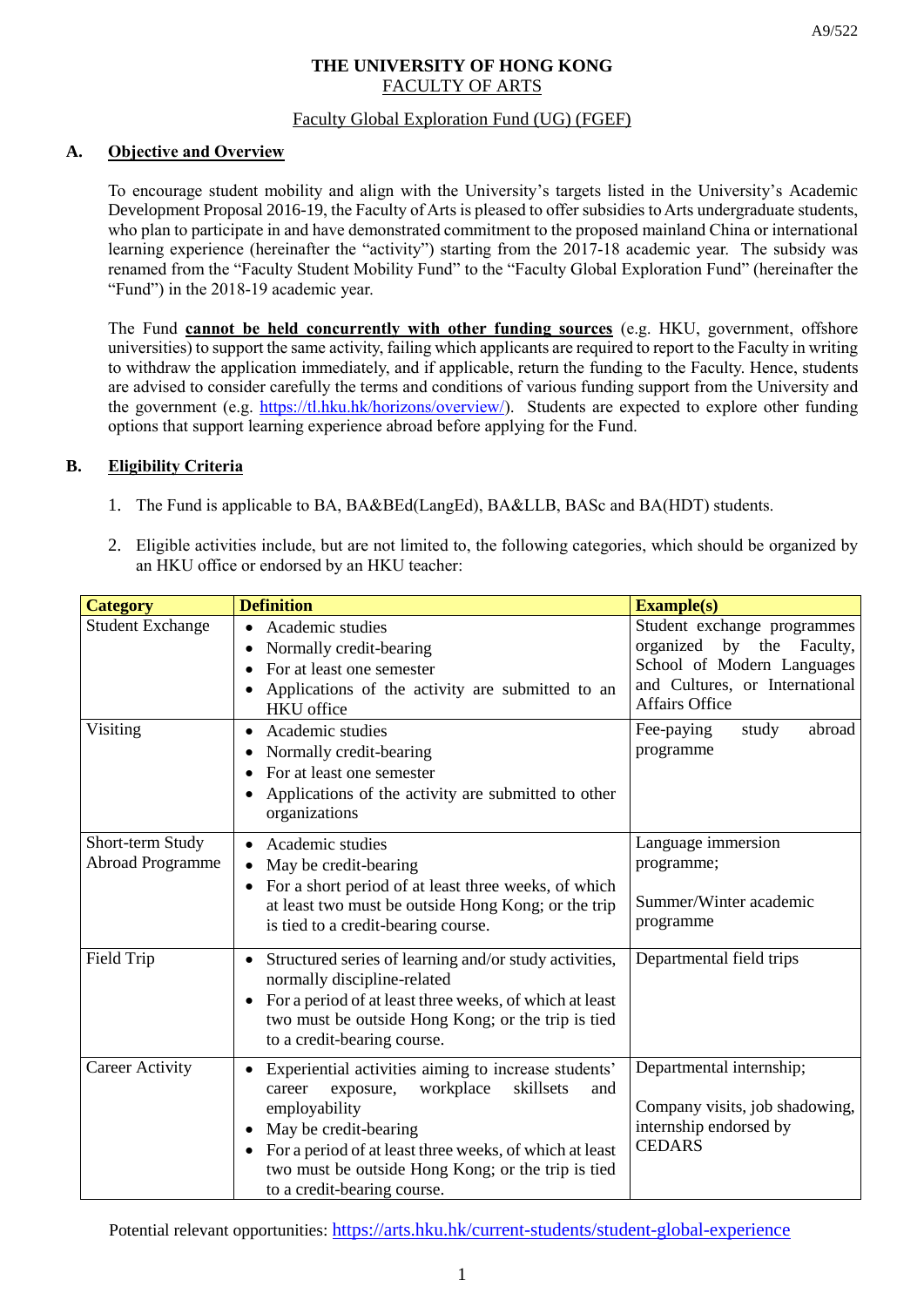3. From the 2018-19 academic year onwards, each eligible student can seek reimbursement up to HK\$20,000 during their degree studies. The maximum amount of reimbursement<sup>\*</sup> for each approved activity is as follows:

| <b>Destination</b>                             | Max. amount of reimbursement* |  |
|------------------------------------------------|-------------------------------|--|
| Americas, Europe, Israel, Japan &   HK\$12,000 |                               |  |
| South Africa                                   |                               |  |
| Australia & New Zealand                        | HK\$11,000                    |  |
| South Korea                                    | HK\$7,000                     |  |
| Singapore, Malaysia, Taiwan, Macau             | HK\$5,500                     |  |
|                                                | HKU China 10,000 Exchange     |  |
| China                                          | Programme                     |  |

*\*Maximum amount of reimbursement only covers the total major cost (i.e. transportation cost# , accommodation cost^ and course/programme fee), and the amount may vary among programmes with potential benchmarking against other funding supporting similar programme. For example,*

- *if students go on exchange study, the maximum amount will be benchmarked against the [HKUWW](https://intlaffairs.hku.hk/support.php?pid=1&type=outgoing)  [Scholarship Scale,](https://intlaffairs.hku.hk/support.php?pid=1&type=outgoing) with the LESSER amount being applicable;*
- *if students participate in short-term study abroad programmes, the maximum amount will be benchmarked against [IAO Scholarship for Short-term Study Abroad Programmes](https://intlaffairs.hku.hk/avail_program.php?pid=9&type=outgoing) (HK\$10,000) , with the LESSER amount being applicable.*

### **C. Application Timeline and Procedures**

#### 1. Registration

- (i) Eligible students who intend to apply for FGEF **MUST** complete a[n online registration](https://foarts.hku.hk/student/users/login_btn) **BEFORE** the activity starts.
- (ii) Each applicant should register for his/her activity individually. Applicants participating in creditbearing courses offered by the Arts Faculty should also submit an online registration/application individually, but **NOT** via the School/Centre Office concerned.
- (iii) Applications for funding support for a second activity may be considered on a case-by-case basis. Those who have successfully been reimbursed from the Fund previously and wish to check the remaining amount available for further application should contact the Faculty Office before planning to register for another activity. A new registration has to be completed for each subsequent activity.
- (iv) Applications which do not fully meet the terms and conditions as laid out in Section B.2. above may be considered on a case-by-case basis. So, applicants who find themselves ineligible for FGEF or unable to complete the registration process may submit an online [Special Approval](http://arts.hku.hk/link/fgef_pa.html)  [Application for FGEF,](http://arts.hku.hk/link/fgef_pa.html) with justifications, at least 6 weeks **BEFORE** the activity date. Late application will not be considered. Results of Special Approval Application will normally be given two weeks before the activity date.

#### 2. Reimbursement

(i) After the trip, registered applicants or those who have obtained special approval, by quoting their case number, could submit the **online** [Reimbursement Application](http://arts.hku.hk/link/fgef_rb.html) for FGEF and upload the required supporting documents (see (iii) below). After filling in the online form, they should then print the completed reimbursement form and submit in **hard copy** of the duly signed form with all supporting documents (including original boarding pass, original receipts, bank statement, report, etc.) to the Arts Faculty Office in person. The online and hardcopy form,